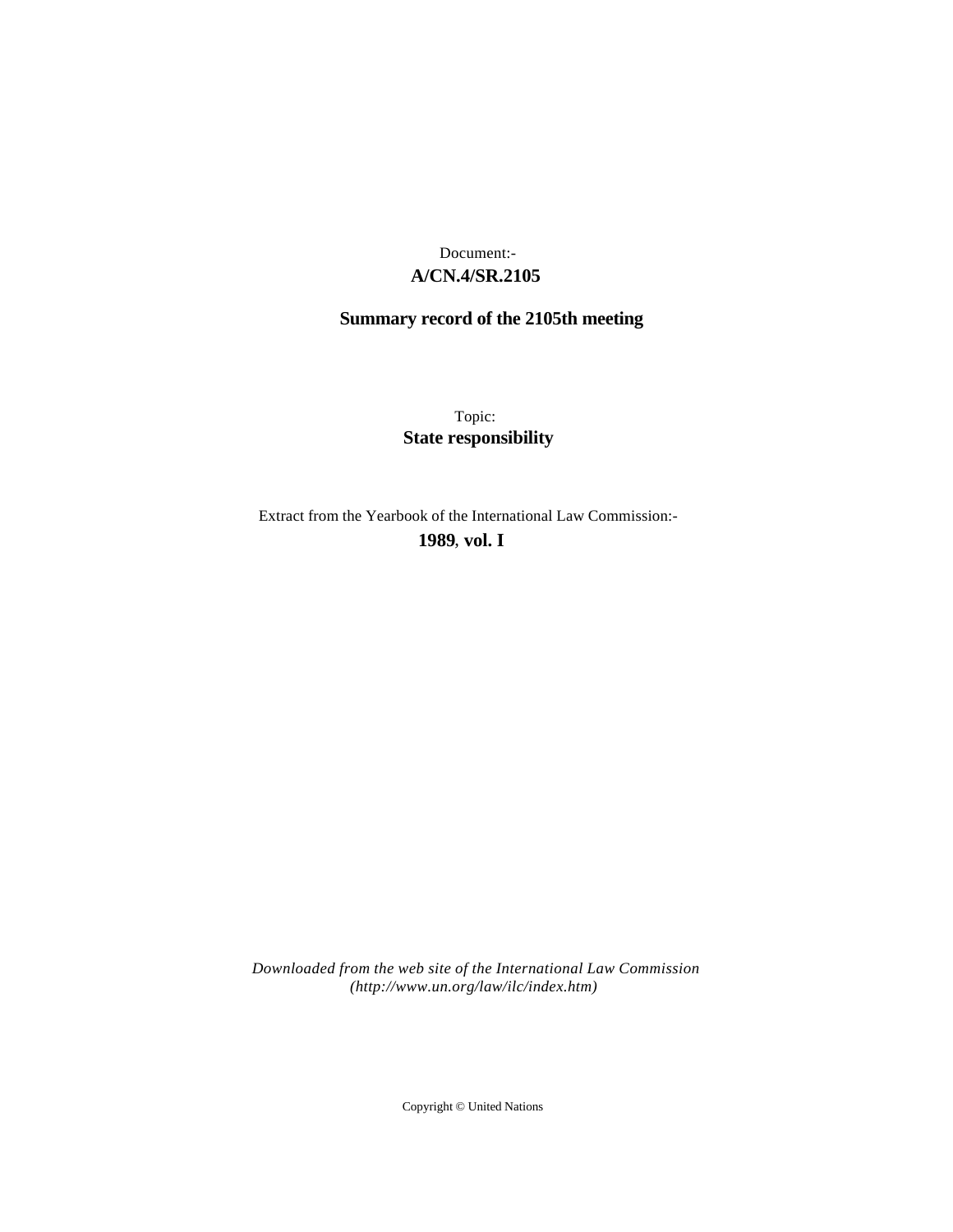referring to the Drafting Committee articles which might be wholly altered.

# **Parts 2 and 3 of the draft articles<sup>2</sup>**

PRELIMINARY REPORT OF THE SPECIAL RAPPORTEUR

*(continued)*

ARTICLE 6 (Cessation of an internationally wrongful act of a continuing character) *and*

ARTICLE 7 (Restitution in kind)<sup>3</sup> (continued)

1. Mr. THIAM said that he would confine his remarks to three aspects of the topic: injury, the distinction between international crimes and international delicts, and the cessation of the internationally wrongful act.

2. With regard to injury, it might be asked what place the Special Rapporteur was assigning to it in the draft. The articles first proposed on the subject had sparked off considerable controversy, which had since abated but had not wholly died down. The Special Rapporteur was, so to speak, on a moving train and found himself at a stage in the work where it was appropriate to raise the problem once again. He was suggesting an outline for part 2 of the draft (A/CN.4/416 and Add.l, para. 20), but that part should begin with some provisions on the concept of injury, so as to link up with part 1. The transition from part 1 to part 2 was based on the concept of the injured State, and that presupposed that injury had occurred, although no provision dealt with the nature, characteristics or limits of such injury. It would be advisable for the Special Rapporteur to clarify his position on that point.

3. In part 1, the distinction between an international crime and an international delict had been made for the purposes of analysis and classification. There was, however, no clearcut dividing line between the two concepts, especially from the point of view of the consequences. Some consequences were common both to crimes and to delicts, but there were others that were peculiar to crimes. It was the common consequences that should therefore be dealt with first: the obligation to discontinue the wrongful act, in the case of a continuing breach or an act of a repetitive or complex nature; and the obligation to provide reparation, in its various forms, namely *restitutio in integrum,* compensation or satisfaction. In the case of the consequences peculiar to crimes, there were, above all, effects *erga omnes:* the obligation to withhold legal recognition from the situation brought into being by the crime (occupation, annexation, etc.); the obligation not to lend assistance to the author

<sup>3</sup> For the texts, see 2102nd meeting, para. 40.

## **Programme, procedures and working methods of the Commission, and its documentation** *(concluded)\**

# [Agenda item 9]

75. The CHAIRMAN announced that the members of the Working Group to consider the Commission's long-term programme of work (see 2095th meeting, para. 24) would be Mr. Al-Khasawneh, Mr. Diaz Gonzalez, Mr. Mahiou, Mr. Pawlak and Mr. Tomuschat. The Working Group would elect its own chairman and would submit a report in due course to the Planning Group.

76. Mr. KOROMA said that he would prefer to have been consulted before the membership of the Working Group was decided.

#### **Organization of work of the session** *(continued)\**

### [Agenda item 1]

77. The CHAIRMAN said that the Commission would be able to revert the following week to the question of the list of war crimes to be included in the draft Code of Crimes against the Peace and Security of Mankind (see 2102nd meeting, para. 39).

*The meeting rose at 1.05 p.m.*

*\** Resumed from the 2095th meeting.

#### **2105th MEETING**

*Friday, 19 May 1989, at 10 a.m.*

#### *Chairman:* Mr. Bernhard GRAEFRATH

*Present:* Mr. Al-Khasawneh, Mr. Al-Qaysi, Mr. Arangio-Ruiz, Mr. Barboza, Mr. Barsegov, Mr. Beesley, Mr. Calero Rodrigues, Mr. Diaz Gonzalez, Mr. Eiriksson, Mr. Francis, Mr. Hayes, Mr. Koroma, Mr. Mahiou, Mr. Ogiso, Mr. Pawlak, Mr. Sreenivasa Rao, Mr. Razafindralambo, Mr. Roucounas, Mr. Sepúlveda Gutiérrez, Mr. Shi, Mr. Solari Tudela, Mr. Thiam, Mr. Tomuschat, Mr. Yankov.

# **State** responsibility *(continued)* **(A/CN.4/416 and Add.l,<sup>1</sup> A/CN.4/L.431, sect. G)**

[Agenda item 2]

<sup>&</sup>lt;sup>2</sup> Part 1 of the draft articles (Origin of international responsibility), articles 1 to 35 of which were adopted on first reading, appears in *Yearbook . . . 1980,* vol. II (Part Two), pp. 30 *et seq.*

Articles 1 to 5 of part 2 of the draft (Content, forms and degrees of international responsibility), which were provisionally adopted by the Commission at its thirty-fifth and thirty-seventh sessions, appear in *Yearbook . . . 1985,* vol. II (Part Two), pp. 24-25. For the texts of the remaining draft articles of part 2, articles 6 to 16, referred to the Drafting Committee by the Commission at its thirty-sixth and thirty-seventh sessions, *ibid.,* pp. 20-21, footnote 66.

Articles 1 to 5 and the annex of part 3 of the draft ("Implementation" *(mise en oeuvre)* of international responsibility and the settlement of disputes) were considered by the Commission at its thirty-eighth session and referred to the Drafting Committee. For the texts, see *Yearbook . . . 1986,* vol. II (Part Two), pp. 35-36, footnote 86.

Reproduced in *Yearbook . .* . *1988,* vol. II (Part One).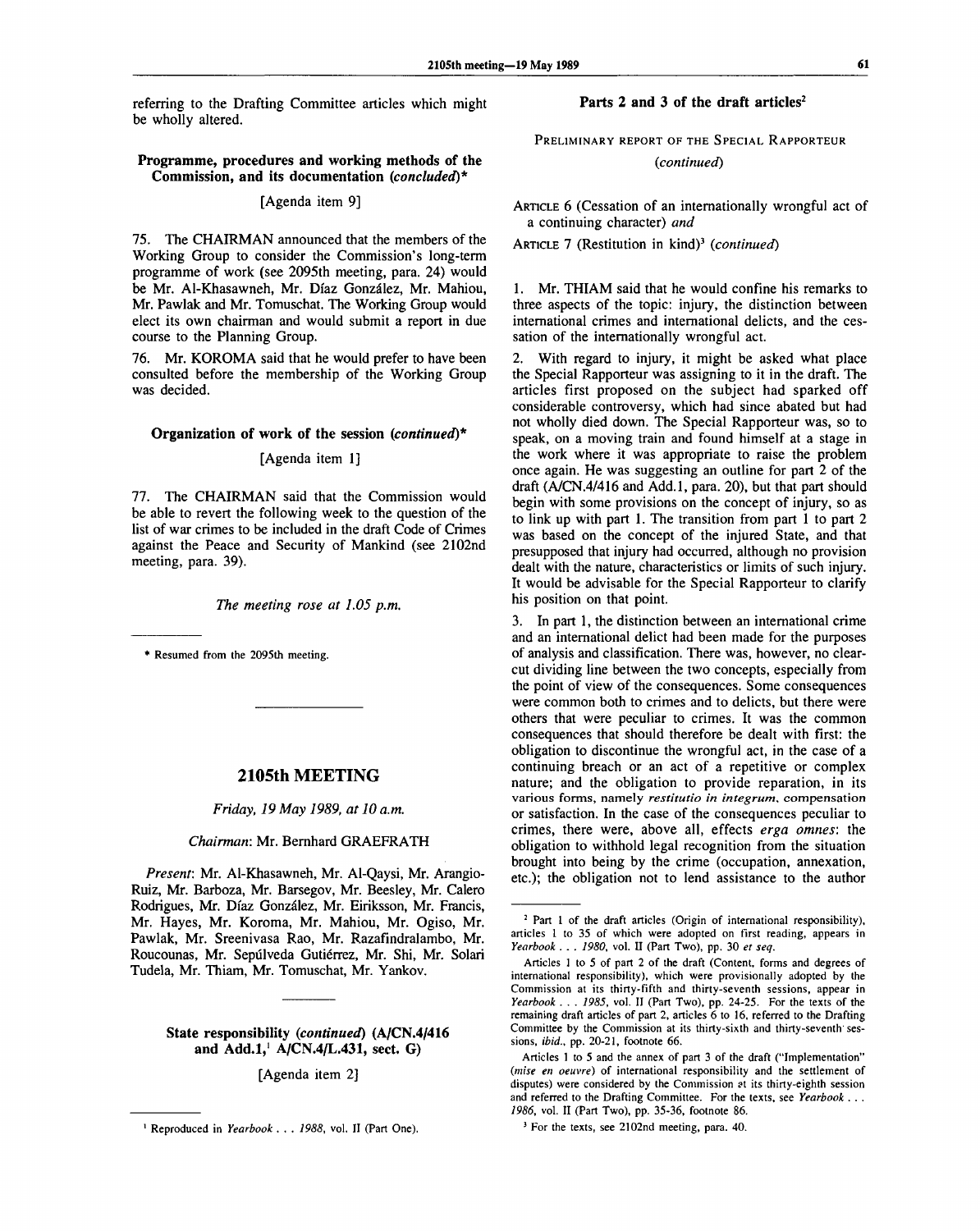State; and the obligation to assist the injured State. In the case of aggression, there would also be all the rights and obligations provided for in the Charter of the United Nations. If the Special Rapporteur pursued an approach based on a dividing line between the two categories, the result would inevitably be overlapping or repetition.

4. He therefore proposed the following outline for part 2: (1) consequences common to crimes and delicts: cessation, *restitutio,* reciprocal measures, reprisals, etc.; (2) consequences peculiar to international crimes: effects *erga omnes.* That was, moreover, what the previous Special Rapporteur had proposed in article 2 of part 2 as provisionally adopted by the Commission, which stated:

. . . the provisions of this part govern the legal consequences of any internationally wrongful act of a State, except where and to the extent that those legal consequences have been determined by other rules of international law relating specifically to the internationally wrongful act in question.

Consequently, draft articles 14 and 15 of part 2 dealt specifically with international crimes. He therefore reserved his position on the method proposed by the present Special Rapporteur until the remaining articles had been drafted.

5. Turning to the new draft article 6 on cessation of an internationally wrongful act of a continuing character, he recalled that the Commission had held some very intricate discussions on the nature of that concept: was it a primary obligation, a secondary obligation or a legal formula *sui generis?* In any event, there was still the problem of where to place the article in question within the overall structure of the draft. In his own view, it should remain in part 2: first, because cessation occurred after, and was thus consecutive to, the commission of the wrongful act; and, secondly, because it might be difficult to establish a dividing line between cessation and certain other concepts, such as *restitutio in integrum.* If, for example, the crime in question was the occupation or annexation of a territory, the end of such occupation or annexation was a form of *restitutio.* It therefore appeared that cessation fell more properly within the part dealing with the legal consequences of responsibility.

6. As for the new draft article 7, which defined the basic principles of restitution and listed a number of exceptions, it was a direct application of existing law. It could be accepted in the form proposed, subject to possible drafting changes.

7. Mr. SEPULVEDA GUTIERREZ welcomed the precision of the Special Rapporteur's preliminary report (A/ CN.4/416 and Add.l) and the wealth of detail it contained, for, in view of the difficulty of the topic, those qualities were essential to the drafting of provisions that would be acceptable to the international community. The Commission was now in a position to define a set of basic principles relating to the modern forms of State responsibility.

8. In general terms, he agreed with the outline tentatively proposed by the Special Rapporteur for parts 2 and 3 of the draft *(ibid.,* para. 20), despite the distinction between the legal consequences of delicts and the legal consequences of crimes. The outline would at least enable the Commission to make progress in its work, without prejudice to the possibility of removing that distinction at a later stage.

9. In his report *(ibid.,* para. 3), the Special Rapporteur referred to the possibility of improving draft articles 6 and 7 of part 2 as submitted by his predecessor, particularly in view of the undue significance which the previous Special Rapporteur had attached to the treatment of aliens (art. 7). In that connection, he recalled that the question of the treatment of aliens had given rise to a great deal of controversy and that some bitter memories were still associated with the functioning of the mixed claims commissions.

10. He did not think that a distinction should be made between a "primary" obligation and a "secondary" obligation because that only confused matters, as Mr. Barboza (2102nd meeting) and other members had already said.

11. The new draft articles 6 and 7 were acceptable, subject to a few reservations. In article 6, the idea of "a continuing character" was not convincing: in any event, it was much less clear than the Special Rapporteur thought, as Mr. Graefrath had rightly pointed out (2104th meeting). There was also the problem of where article 6 should be placed in the draft. Mr. Calero Rodrigues (2103rd meeting) had suggested that it could be included under "General principles" in chapter I of part 2; that would be an excellent solution because its inclusion in the provisions on reparation would only complicate matters.

12. In draft article 7, the Special Rapporteur had made commendable efforts to maintain an equitable balance between the interests of the author State and those of the injured State. The article was thus acceptable in terms of principles, but it could deal more specifically with the problem of the nationalization of foreign property, which was a very frequent occurrence at the present time.

13. Paragraph 2 *(b)* of article 7, according to which restitution in kind would be deemed to be excessively onerous if it seriously jeopardized the political, economic or social system of the State bound to make restitution, was not explicit enough. If a State was compelled to nationalize foreign property to secure the well-being, or even the survival, of its population, that circumstance should be counted as one that mitigated or precluded its responsibility, as Mr. Mahiou *(ibid.)* had so rightly said.

14. Paragraph 3 went quite far in providing that no obstacle in internal law could preclude the injured State's right to restitution in kind. There were, however, certain inviolable principles of internal law which, by the very nature of things, had to be respected. Moreover, any peremptory rule of that kind would make it difficult for some States to accept the draft articles. No doubt specific exceptions would be provided for, but he reserved the right to return to the question.

15. Quite properly, the Special Rapporteur intended to devote part 3 of the draft to the peaceful settlement of disputes. That area of the law was often bedevilled by political considerations; it called for an innovative approach to bring about speedy and acceptable solutions which would not merely promote a quicker end to disputes, but also protect the interests of weaker parties and foster peaceful and constructive international relations.

16. He was not wholly persuaded by the distinction the Special Rapporteur drew between "direct" and "indirect" responsibility or by his comments on the exact point at which one State became responsible and another State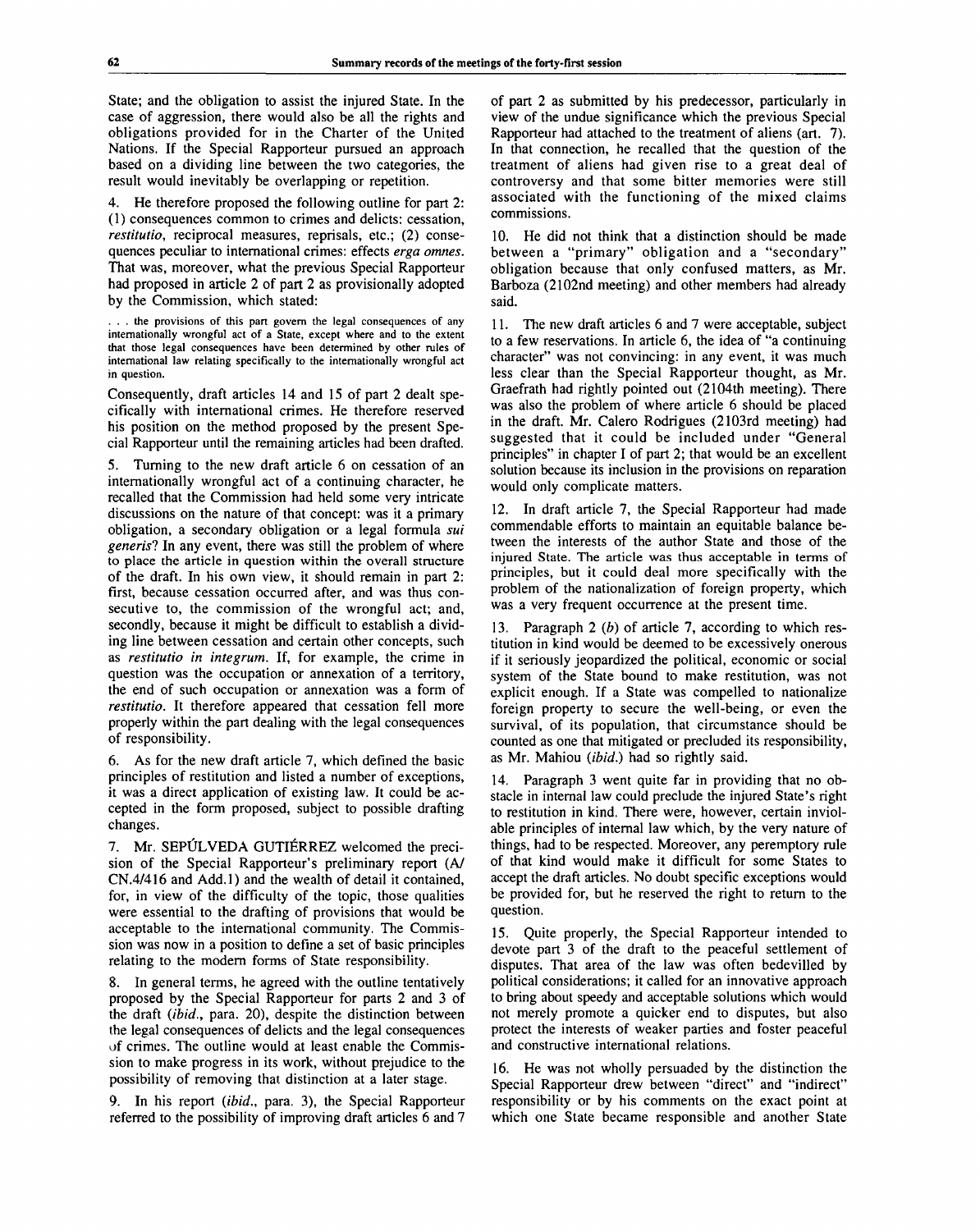became entitled to claim reparation. He would revert to those questions, too, at a later stage.

17. In his view, draft articles 6 and 7 could be referred to the Drafting Committee.

18. Mr. HAYES said that the new draft articles 6 and 7 submitted by the Special Rapporteur in his preliminary report (A/CN.4/416 and Add.l) were a welcome improvement on the previous articles as they were more detailed and elaborate, but they raised a question of methodology. Although the consequences of an international delict and the consequences of an international crime should be considered separately, a final decision should not be taken yet on how they should be dealt with structurally within the draft—whether in separate provisions or by the "in addition" approach favoured by the previous Special Rapporteur.

19. The subject of cessation, dealt with in draft article 6, had given rise to a very learned exchange of views on the question whether, as the Special Rapporteur maintained, cessation differed from reparation, the former being regarded as related to the "primary" rule and the latter to the "secondary" rule *(ibid.,* para. 31). Several considerations had emerged from the debate. In the first place, it was difficult to fit concepts such as those into watertight compartments, as might be desirable in the interest of the tidiness of the text. Secondly, efforts in that direction were not facilitated by the fact that, in State practice, the injured State was more concerned to invoke a combination of remedies than a separately distinguished individual remedy. Thirdly, even the courts were more concerned with determining remedies than with distinguishing the bases for them. Lastly, as the Special Rapporteur himself noted *(ibid.,* para. 48), the same action could in some cases have the character both of cessation and of restitution in kind, as had been seen in the case concerning *United States Diplomatic and Consular Staff in Tehran.<sup>4</sup>*

20. The question must, however, be at least partially resolved. The Special Rapporteur's arguments were the more persuasive, particularly his conclusion that a rule on cessation could be conceived as a provision situated "in between" the primary and the secondary rules *(ibid.,* para. 61). From either standpoint, a specific rule on cessation was an essential element in the draft articles and should be separated from the provisions on reparation. That did not mean that it should be placed in part 1 of the draft, as some had suggested, for then it would be too far removed from the section on reparation. It would be better, as the Special Rapporteur had suggested, to include that rule under a different heading in part 2.

21. Restitution in kind *(restitutio in integrum)* was, as stated in the report, a "secondary" obligation. Moreover, restitution must have primacy over the other forms of reparation *(ibid.,* paras. 114 *et seq.).* That primacy, which arose out of the very nature of *restitutio,* was not so easily proved from practice and the authorities offered different views on whether it meant the restoration of the *status quo ante* or the establishment of the situation as it would have been had there been no wrongful act. In his view, the Commission should adopt a definition of restitution which conformed to the latter meaning, even if it involved progressive development. There would then be, as the Special Rapporteur said *(ibid.,* para. 67), an "integrated" concept of restitution in kind within which the restitutive and compensatory elements were fused.

22. The Special Rapporteur considered three grounds of legal impossibility to make restitution on the part of the author State and dismissed two of them. It could be accepted, of course, that a rule of *jus cogens* would constitute an impossibility. An obligation to a third State or a provision of domestic law could not in principle justify a State evading the obligation to make restitution, but those cases should be examined more closely. In the first of those two cases, a State must ensure that it did not incur conflicting obligations to two other States. Neither of those two States would agree to forgo restitution on the grounds that it was in competition with the other. Assuming, however, that State A found that it could not provide *restitutio in integrum* to State B without violating an obligation to State C giving rise in turn to a second and conflicting right of State C to *restitutio in integrum,* that was a situation of impossibility in a practical sense. If such a situation could arise in practice, it must be considered.

23. The Special Rapporteur adverted to another obstacle to *restitutio* in noting *(ibid.,* para. 90) that, despite the principle that domestic jurisdiction could not affect the international obligations of a State, a Government might find itself bound by a legal rule, perhaps in the form of a constitutional provision or supreme court decision, which it could not change, at least retroactively. Again, it could be said that it was up to the State not to place itself in that position: none the less, the possibility had to be considered.

24. Both of those problems related to the principle, perfectly defensible in itself, that the choice between remedies lay with the injured State, subject only to impossibility or excessive onerousness. He wondered, however, whether excessive onerousness would make for a solution. If the dominant factor in assessing excessive onerousness was the gravity of the violation or the injury, that might very often preclude it as a solution to those problems. If, on the other hand, the obstacles to which he had referred were to override the concept of gravity, they would in effect achieve the status of impossibility. Those were problems which complicated the task, but which must be resolved.

25. He agreed that particular categories of wrongful act should not be singled out and consequently considered that draft article 7 as submitted by the previous Special Rapporteur, on the case of aliens, should be deleted.

26. With regard to the new outline for parts 2 and 3 of the draft proposed by the Special Rapporteur *(ibid.,* para. 20), he said he felt that, as a general rule, members should bow to the wishes of a special rapporteur with respect to the methodology he favoured for his research and presentation to the Commission. In any event, the outline afforded a very sensible basis for the continuation of the work, without prejudice to the final organization of the draft articles. However, he maintained the reservation he had made with regard to separate treatment of the consequences of international delicts and those of international crimes. He made the same reservation with regard to the location of the provisions on implementation, which was not just a matter of methodology. He enquired whether those provisions were intended to be covered by chapter IV (Final provisions) of the outline for part 2.

See 2104th meeting, footnote 7.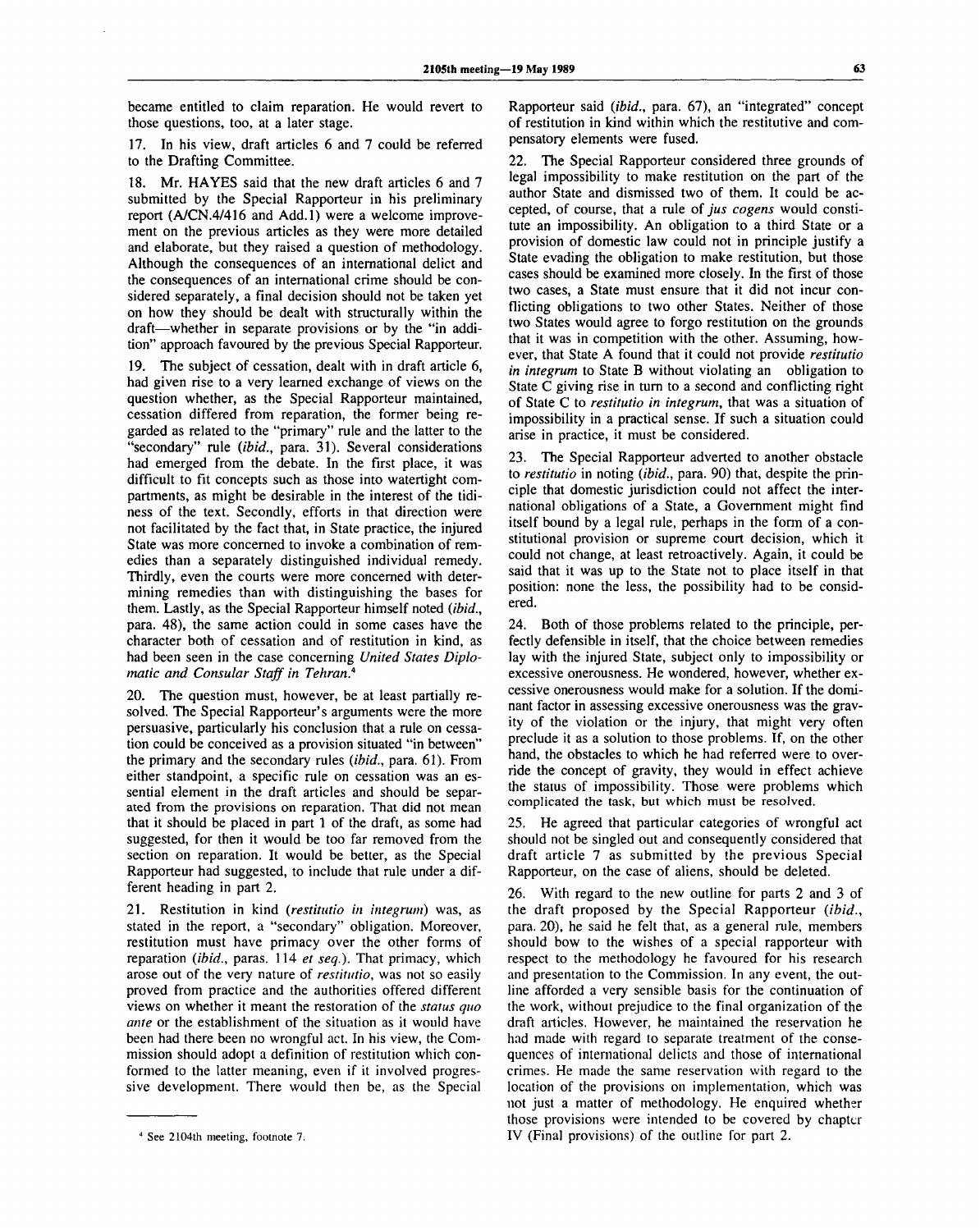27. He hoped to speak more generally on the topic at another time.

28. Mr. YANKOV thanked the Special Rapporteur for drawing attention in his preliminary report (A/CN.4/416 and Add.l, para. 20) to the outline he contemplated for parts 2 and 3 of the draft. In a matter of such complexity, it was important to have an idea in advance of what the draft as a whole would be. Also, the Sixth Committee of the General Assembly had asked the Commission to adopt that procedure for all the topics it considered.

29. In the case of a topic which the Commission had been considering for more than 30 years, however, a more detailed outline might have been expected. The outline also lacked balance, for, while the presentation of some of the elements was fairly specific, that of others was very sketchy. There were also differences in some of the headings in part 2: for example, chapter II, section 1, referred to "substantive rights", whereas chapter III, section 1, referred simply to "rights". Were those differences intentional? Lastly, while it seemed that the distinction between international crimes and international delicts could be justified to some extent, the question arose whether the legal consequences arising out of both were so significant as to warrant their presentation in two separate chapters. Even if it were decided to retain that distinction, they could perhaps simply be dealt with in separate articles in the same chapter. The proposed outline was not open to criticism in itself, but it was important not to create undue expectations with regard to the content of chapter III.

Two questions arose with regard to the new draft article 6 of part 2. Did the cessation of a wrongful act have a function which distinguished it from all the other forms of reparation so that it deserved to be formulated in a separate article? And, if so, where in the draft should the article be placed? He agreed with the Special Rapporteur that, despite the fact that in common with other forms of reparation cessation had a remedial function, it also had specific features peculiar to it. Nevertheless, it was important not to go too far by establishing distinctions between cessation and other forms of reparation which were, as Mr. Hayes had pointed out, often disregarded in State practice and jurisprudence. The report did state *(ibid.,* para. 49) that cessation was in practice sometimes combined with other forms of reparation, but perhaps that point should be emphasized further. Another point that should be emphasized was that, in the continuing character of a wrongful act, duration *per se* was not the decisive factor, and that the obligation of cessation could arise immediately after the act had been committed, for example when the Security Council decided that, as a preliminary measure, an armed conflict should be discontinued.

31. With regard to the actual wording of article 6, several members had suggested that it should be further developed on the basis of paragraph  $1$  ( $a$ ) of draft article  $6$ as submitted by the previous Special Rapporteur. He himself considered that the earlier text had made it clearer that the injured State had certain rights and that those rights were matched by certain obligations on the part of the State which had committed the wrongful act. The new text, which included the words "remains . . . under the obligation", tended to underline the continuing character of the obligation. Otherwise, he approved of the new article 6 and, while he saw some merit in the arguments adduced for placing it

in chapter I of part 2, on general principles, he was of the view that it should be left in chapter II, on the legal consequences of international delicts.

32. Turning to the new draft article 7, he said he agreed that restitution in kind was one of the forms of reparation and that the obligation of restitution derived from a secondary rule. The Special Rapporteur had provided a commendable analysis of doctrine and jurisprudence on the question, although many of the extracts he had quoted were definitions and therefore of greater theoretical than practical interest. In fact, whether restitution in kind was defined as the re-establishment of the situation which had existed prior to the wrongful act or as the re-establishment of the situation which would have existed if the wrongful act had not been committed, it could be considered that, from the point of view of reparation, the final result would be the same. While the importance of legal theory should not be underestimated, it should not be forgotten that the Commission's task was to establish rules of public international law whose purpose was to govern relations between States.

33. In addition, the draft articles related not only to international delicts, but also to international crimes, as defined in paragraph 3 of article 19 of part 1 of the draft, in other words to serious violations of international obligations of essential importance for the maintenance of international peace and security, for safeguarding the right of peoples to self-determination, for the protection of the individual and for the protection of the human environment. In all such cases, restitution would be very broad in scope and content and it was not enough merely to take account of its material aspects. Admittedly, the Special Rapporteur had pointed out that subsequent articles would make provision for other modes of reparation, but, even in the context of restitution in kind, the analysis should be carried further. The Special Rapporteur was also right to state that, despite certain specific legal characteristics, restitution in kind was one way of fulfilling the secondary obligation of reparation in the broad sense and that, while it must be distinguished from the other modes of reparation, and particularly cessation, the links between all those elements must not be overlooked.

34. Draft article 7 constituted a sound basis for the Commission's work, but it could not be determined whether its provisions were comprehensive enough until it was known what the content of the draft articles relating to the other forms of reparation would be. Nevertheless, he could certainly state that he attached great importance to the provisions of paragraph 2 and, in particular, to subparagraph *(b),* which might, in his opinion, be in the nature of a public policy provision that would make restitution in kind legally impossible if it seriously jeopardized the political, economic or social system of the author State.

35. Mr. Sreenivasa RAO said that, as a relatively new member of the Commission speaking on a topic as complex as State responsibility, he thought it appropriate, before considering some specific aspects of the question, to refer to the major problems to be dealt with.

36. The first was to determine how to establish State responsibility under international law: that was the first phase in a total process which culminated in the determination of appropriate remedies to redress the injury suffered as a result of the wrongful act. Determination of State responsibility was the most difficult aspect of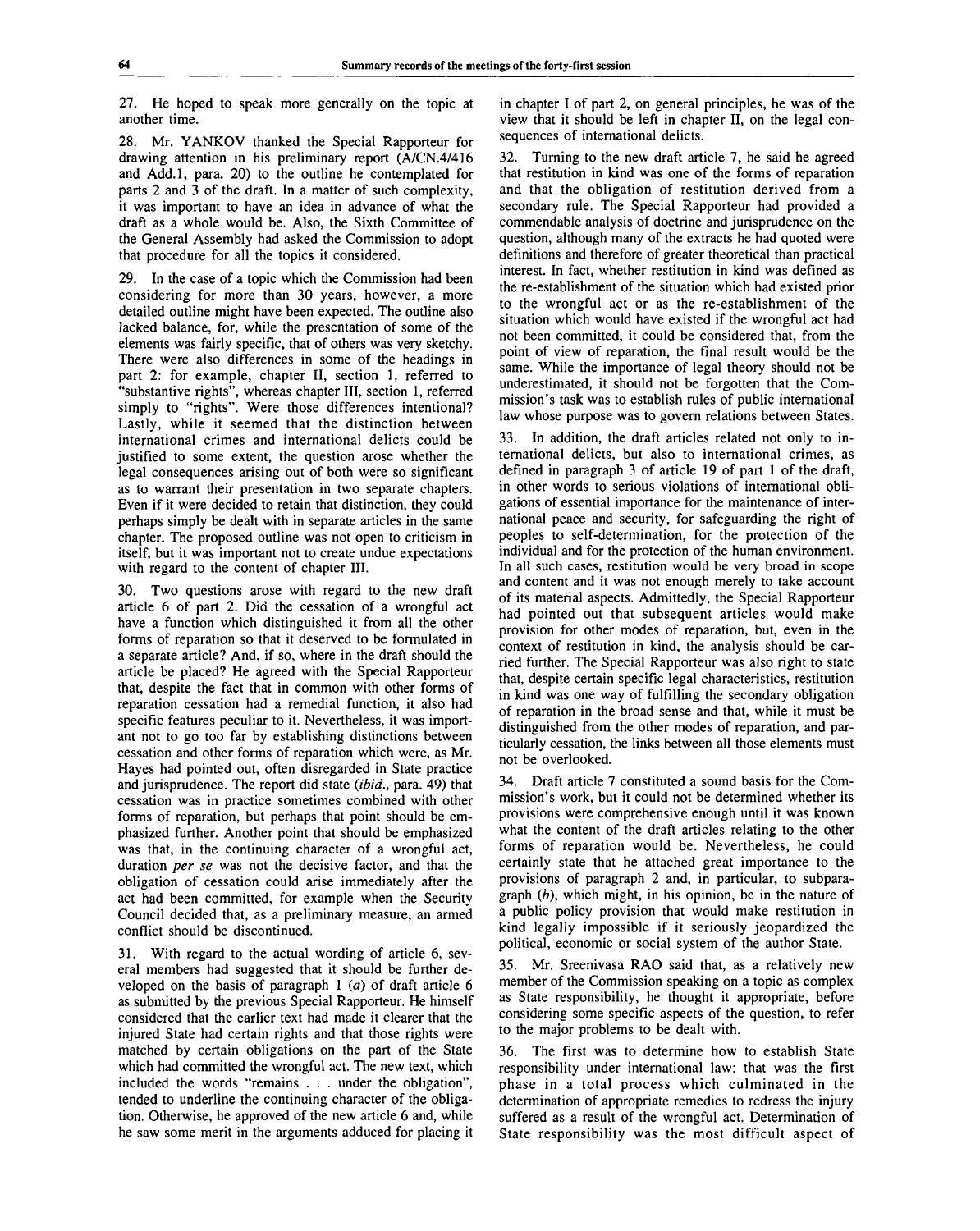international law, since the rights and obligations of States were subject to a wide array of interpretations and, in different contexts, required different considerations and factors to be weighed. It was true, however, that the draft articles under consideration did not have to deal with that aspect as they would come into play after responsibility had been established.

37. Acts which constituted direct and serious attacks on international peace and security or friendly relations between States should naturally be distinguished from other acts and the Commission had drawn that distinction when it had defined international crimes and international delicts in article 19 of part 1 of the draft. The two categories of internationally wrongful acts should in fact be treated differently, if only because it was more difficult to establish the existence of a crime than that of a delict. In both cases, however, it might be years before it could be determined whether a wrongful act had occurred. Given that context, the draft articles under preparation would do well to deal with the legal consequences of a wrongful act and the remedies involved with a certain flexibility. Thus, in order to promote the draft articles and provide a solid foundation for the legal consequences of a wrongful act, account had to be taken of the practical difficulties involved in determining whether a wrongful act had occurred, as well as of the wide range of options available to States in finding common ground and defining responsibilities.

38. Secondly, he was somewhat disconcerted by the Special Rapporteur's categorization of the rules of international law. He found it difficult to understand both the need to categorize principles of international law into primary rules, secondary rules and general principles, and the relationship between those categories. A less theoretical and formalistic approach to the topic was desirable in order better to appreciate the basic principles involved.

39. With regard to the arguments put forward by the Special Rapporteur in support of a separate article on cessation and, in particular, the need to ensure that the international order was not jeopardized, he said that he shared the Special Rapporteur's concern, but felt that he had unduly emphasized that aspect of the issue. Cessation sometimes gave rise to other problems: for example, an act which was regarded as internationally wrongful at one particular time might not be so regarded at another time.

40. In order to speed up its work on the topic and complete the task entrusted to it, the Commission must build upon the work already done. The Special Rapporteur was definitely moving in that direction. It was, however, essential to avoid drafting the articles in such a way that they would give rise to problems of interpretation. He thought, for example, that the Special Rapporteur was placing too much emphasis on the "lasting or continuing character" of the internationally wrongful act.

As he had already stated, the Special Rapporteur was right to treat cessation separately from the other obligations arising out of a wrongful act. However, he could also have agreed with the method followed by the previous Special Rapporteur. He was nevertheless not sure whether the concept of cessation was a complete and appropriate one in every case: while cessation did take care of the negative consequences of a wrongful act, it might be less successful in meeting the need for positive action to be taken as a result of such an act. He also questioned whether it was appropriate to make cessation a pre-condition for any other remedy and even whether a distinction could always be made between cessation and the other remedies. Could that rule be made applicable in all cases? He would welcome clarification on all those points.

42. With regard to restitution in kind, of which there appeared to be two possible definitions, namely restitution as such and the re-establishment of the *status quo ante* combined with compensation, he found that, although such subtleties were interesting, they were not of overriding importance. Obviously, the situation that had existed prior to the wrongful act had to be re-established to the extent possible. In fact, however, it might be difficult to reestablish that situation fully and, since restitution *stricto sensu* could not be made, compensation always proved to be necessary. Having established the principle of restitution and the principle of its primacy, the Special Rapporteur made its application subject to certain conditions, and that had caused some confusion. Could some way not be found to formulate the new draft article 7 without stating an absolute principle to which exceptions would then be provided?

43. Referring to the limits which the Special Rapporteur proposed to set on restitution in kind, he said that he could accept material impossibility. Without clarifications and arguments supported by examples, however, it was difficult to accept other exceptions, such as "legal" impossibilities and, in particular, impossibility deriving from the requirement to refrain from violating an obligation arising out of a rule of general international law—unless it was really a rule of *jus cogens,* which was, in his view, the only "higher" rule—and impossibility deriving from the excessive onerousness of restitution for the author State. Similarly, other exceptions dealing with mitigating circumstances required careful and cautious treatment before they could be accepted: he had in mind those relating to domestic jurisdiction or internal law, or—in the name of the principle of the equality of States before the law—those relating to the political, economic or social system of the author State, although it might be possible to take account of its level of economic development. The fact was that a State which had committed an internationally wrongful act had an obligation of reparation, of which restitution in kind was one form, and it was pointless to affirm the primacy of the obligation of restitution in kind if exceptions to that principle were immediately provided for. What was necessary was to determine the conditions and forms under which restitution in kind was to be made.

44. Mr. KOROMA thanked the Special Rapporteur for the quality of his preliminary report (A/CN.4/416 and Add.l), from which the Sixth Committee of the General Assembly would certainly benefit.

45. Provisionally and for practical reasons, he was in favour of the Special Rapporteur's idea of dealing in two separate chapters of part 2 of the draft with the legal consequences of an internationally wrongful act, according to whether the act was a delict or a crime. The issue should, however, be given further consideration and, at a later stage, it would have to be determined whether the legal consequences of international delicts differed so much from those of international crimes that they should be dealt with separately. Such an approach would make it possible to determine the rights and obligations of the parties with regard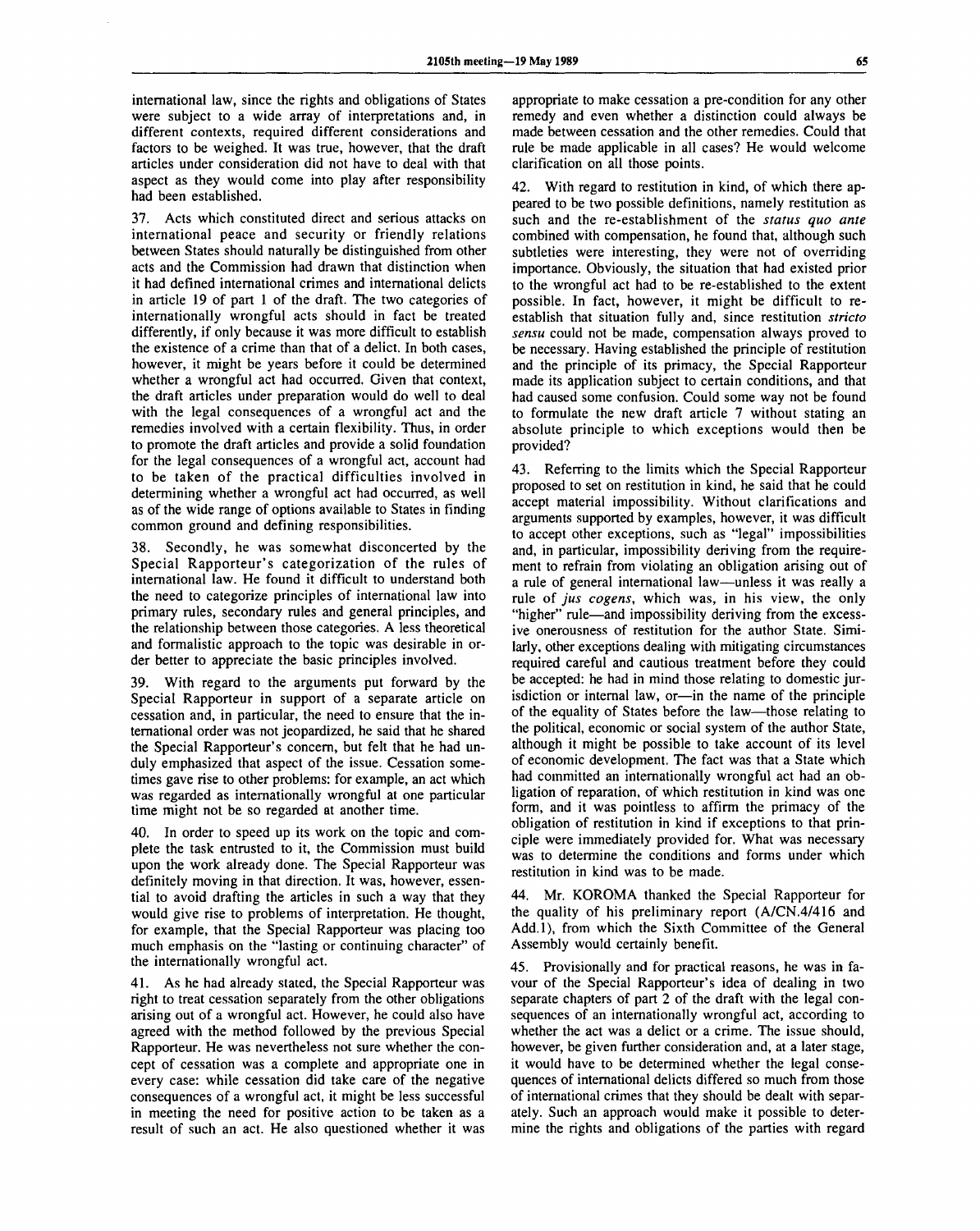to the various forms of reparation and, if possible, with regard to the cessation of the internationally wrongful act, as well as the means by which the original violation was to be remedied.

46. There were, however, situations such as territorial or border disputes which entailed international responsibility but did not result either from an international delict or from an international crime. The Special Rapporteur should therefore expand his analysis to include situations in that grey area with a view to identifying the legal consequences that might derive from them.

47. The Special Rapporteur's proposal *(ibid.,* para. 4) to draw a distinction between the rights and obligations of the parties with regard to cessation and reparation and the various measures to be taken to secure cessation or reparation was logical at the current stage, because it would help to shed light on the sensitive problem of identifying the substantive and procedural legal consequences of internationally wrongful acts. That was an important point, because there were cases in which procedural issues could have a bearing on substantive issues: an example was that of the rule on the exhaustion of local remedies. The Commission would thus have a clear idea of the direction it was taking.

48. He had no settled views on the question whether part 3 of the draft should deal only with the peaceful settlement of disputes or include implementation *(mise en oeuvre)* as well: there was something to be said for both solutions.

49. By way of a general conclusion, he approved of the tentative outline proposed by the Special Rapporteur for parts 2 and 3 *(ibid.,* para. 20) and had no doubt that he would be sensitive to the urgency of his task and to the expectations of the international community.

50. Turning to the question of cessation of an internationally wrongful act and restitution in kind as forms of reparation for the violation of an international rule or obligation, he agreed with the Special Rapporteur that cessation was the obligation to discontinue the wrongful conduct in progress and to re-establish the normative action of the primary rule violated. He also agreed that cessation was not, strictly speaking, a form of reparation: it derived from the primary obligation incumbent upon every State to desist from an act by virtue of the very same rule which imposed upon it the original obligation that had been violated. It was because the obligation of the author State in the case of cessation was conceived as a primary rule that cessation must be included among the general principles in chapter I of part 2. The idea that the obligation of cessation referred only to a continuing breach was also valid. In other words, there were good reasons for regarding cessation as a separate form of reparation in the event of the breach of a primary obligation, but that did not mean that cessation could not be combined with other forms of reparation. In fact, there had been many cases of such combination, as the Special Rapporteur and other members of the Commission had indicated.

51. The new draft article 6 of part 2 would have to be reformulated either by the Special Rapporteur or by the Drafting Committee if it was to become a "peremptory rule"—that expression not being taken in its formal sense. The article could, for example, say that a State whose action or omission constituted a breach of international law or of an international obligation was, without prejudice to the responsibility it had already incurred, under an obligation to cease such action or omission forthwith. The Special Rapporteur had, in fact, already considered the possibility of such wording, but had abandoned it for the reasons explained in his report. In his own view, emphasis had to be placed on the fact that the obligation consisted of the immediate discontinuance of the violation or wrongful conduct and the restoration of the primary rule, rather than on the continuing nature of the wrongful act. In other words, the purpose of cessation was to put an immediate end to the wrongful act, whether or not it was of a continuing nature. The text proposed by the Special Rapporteur did not, however, bring out that idea of urgency clearly enough, whereas the formulation he himself had suggested had the advantage of providing for the immediate cessation of the wrongful conduct and hence the restoration of the primary rule, while leaving the door open to the possibility of implementing the secondary obligation arising out of the violation.

52. With regard to the new draft article 7, he said that there was a marked difference between restitution in internal law and restitution in international law. In internal law, for example under the common law, a claim for restitution was not, strictly speaking, a claim for damages: its purpose was not to compensate for a loss, but to deprive the party that was in breach of a benefit, in other words to place both parties in the position in which they would have been if the contract had not been made. In international law, the prime consideration of *restitutio in integrum* was the restoration of the *status quo ante.* It could also be said that, in internal law, under the common law at least, the effect of restitution was the non-existence of the contractual relationship, whereas international law, as shown by the judgment of the PCIJ in the *Chorzów Factory* case,<sup>5</sup> attempted to wipe out all the consequences of the wrongful act and to re-establish the situation which would have existed if the breach had not been committed. In that connection, he said that he did not agree with the comment by F. A. Mann quoted by the Special Rapporteur *(ibid.,* footnote 70): restitution in kind was not "largely unknown to the common law"; it merely served a different purpose.

53. He noted that the Special Rapporteur had opted for the international law approach to the function of restitution, but had qualified it: the State which was in breach could not be asked to make restitution which was materially impossible or which related to an irreversible situation; it could not be asked to make restitution when such restitution would involve a breach of a rule of *jus cogens;* and restitution must not constitute an excessively onerous burden for the wrongdoing State or go against its will. All those conditions would appear to apply more particularly to cases in which the act in question related to a concession or a nationalization and in which the injured party was not entitled—saving exceptions—to claim restitution: the sole remedy then lay in damages. The Special Rapporteur was right to adopt that position, because restitution as a form of reparation tended to be invoked chiefly in cases in which it was physically or politically possible: according to State practice, and even considering the judgment in the *Chorzow Factory* case, restitution, notwithstanding the other examples cited by the Special Rapporteur *(ibid.,* footnote 120), was

<sup>&</sup>lt;sup>5</sup> Judgment No. 13 of 13 September 1928 (Merits), P.C.I.J., Series A, No. 17.